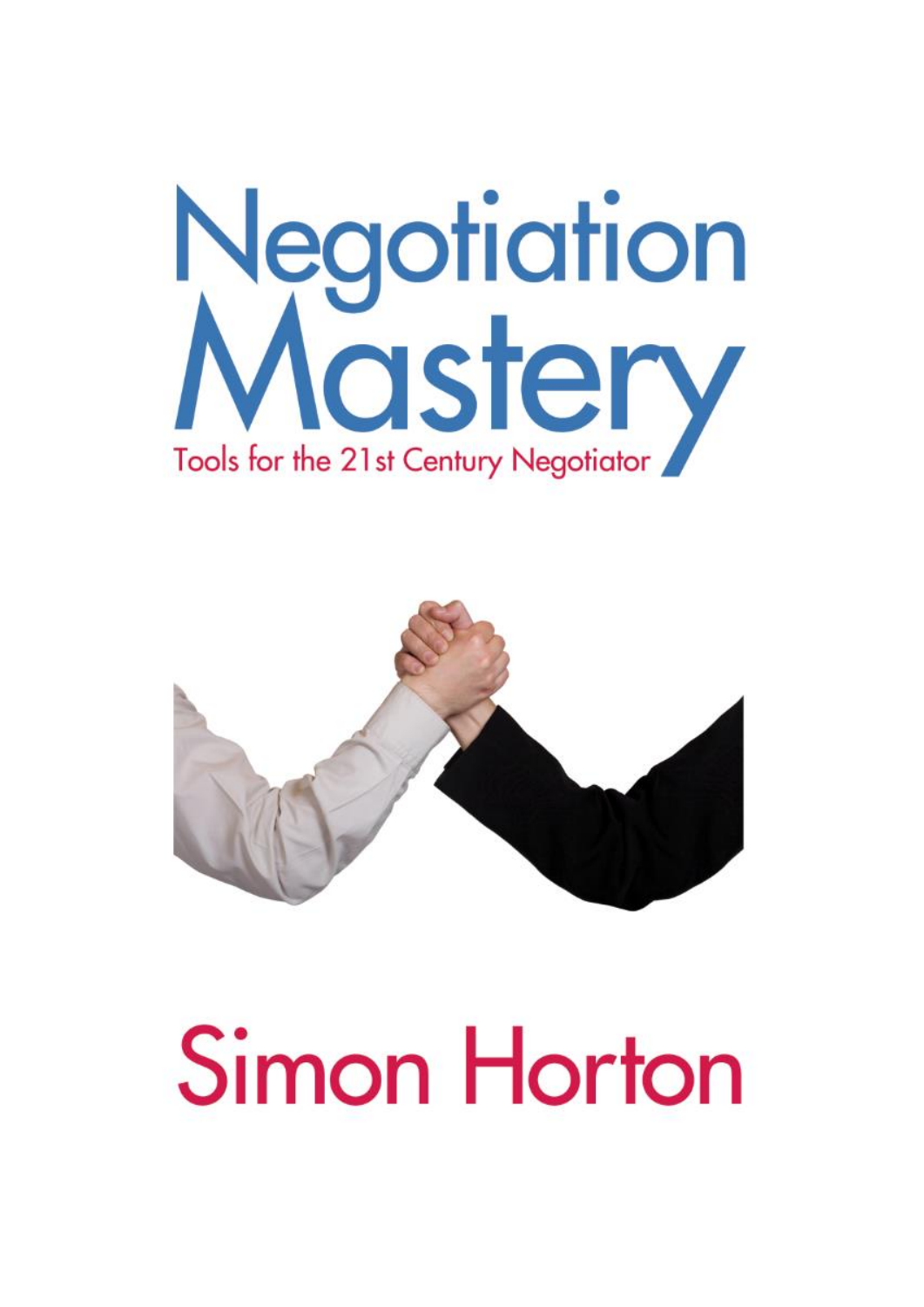# **Training**

We specialise in teaching people to become great negotiators and we believe our courses are up there with the best in the world.

Our core programme is a bronze-silver-gold modular course, taking the delegate from an introduction level all the way through to mastery.

Of course, we run bespoke courses too and we'd love to [talk to you](http://www.negotiation-mastery.com/about/get-in-touch/) about your specific needs and how we can help.

Our training draws on many fields. We use the Harvard model as well as many other commonly used negotiation techniques. We also take many findings from the worlds of psychology, NLP, game theory, neuroscience, decision theory, body language and elsewhere, to bring a cutting edge advantage to your skills.

Our courses reflect our [values.](http://www.negotiation-mastery.com/about/values/) They are first and foremost about getting you your best results in any negotiation you find yourself in. We will [guarantee](http://www.negotiation-mastery.com/about/guarantee/) you a positive ROI.

They are fun and they are highly interactive, 75% of the time is spent in activities or actual negotiations. And they are ethical, too – we will not teach you any sneaky dirty tricks! We will, though, definitely teach you how to defend yourself against them and, even better, pre-empt them so the situation never occurs in the first place.

Take a look at the [curriculum](http://www.negotiation-mastery.com/training/training-programme/) and see just how much you'll learn.

Negotiation Mastery Bedford Ave London WC1B 3AE

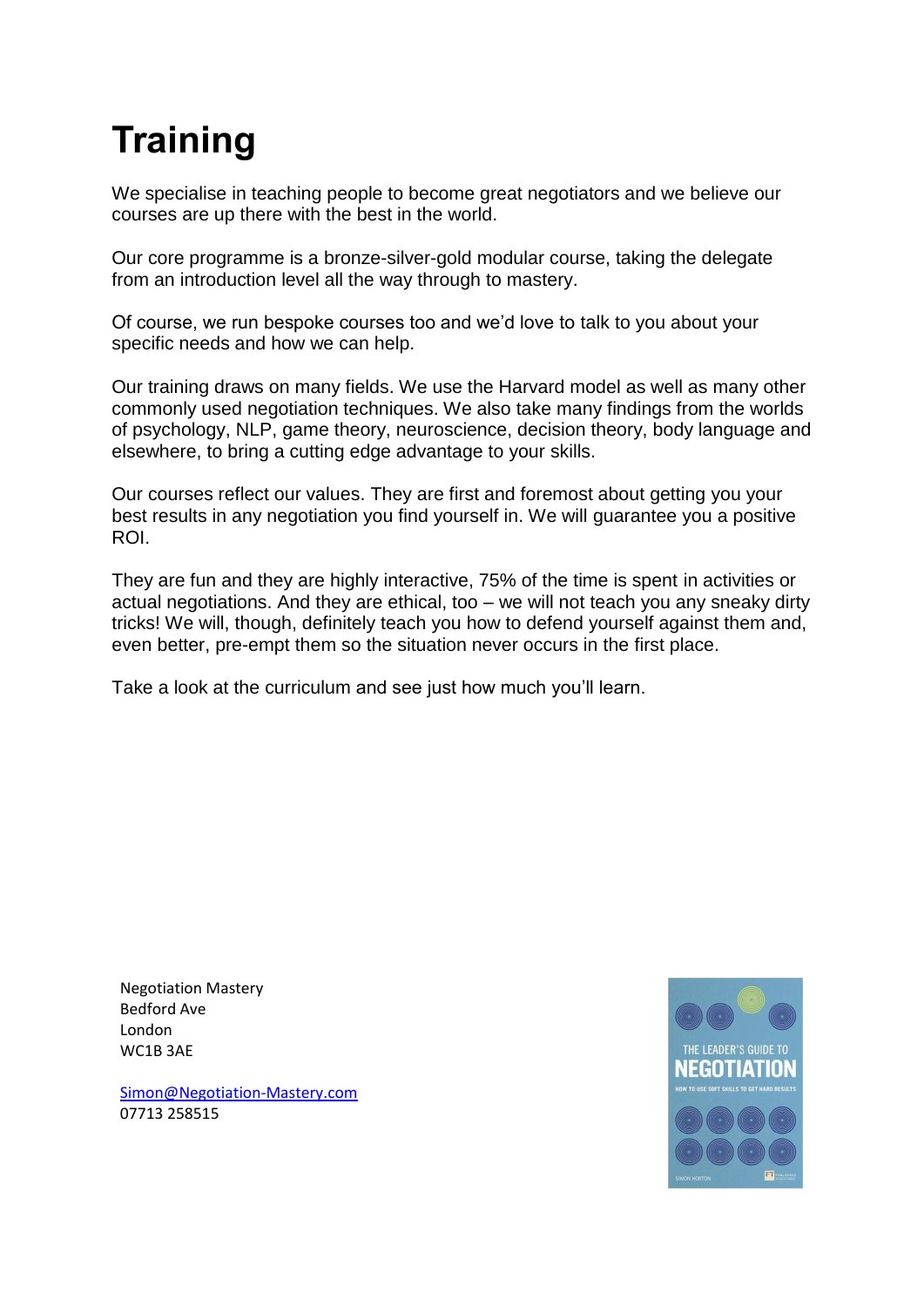# **Certification Training Programme**

At the core of our offering is our modular programme – taking you through to Bronze, Silver, Gold and Mastery certification.

Each module is two days long, you can book one at a time or you can book the whole programme at once. We are even happy to talk to you to see how we can tailor it to your particular needs.

But take a look at the curriculum below and you'll see just how much you'll learn if you sign up with us.

## **Bronze Certification**

- Learn the 4 guiding principles and 6 step method to the Strong Win-Win Methodology
- What great negotiators do
- The negotiator's magic wand
- The power of a strong Plan B
- Establishing rapport
- **Establishing strength and credibility**
- Distributive negotiation
- The Harvard Principle-centred negotiation
- Moving the other party to win-win
- Getting into the head of the other party
- 3 steps to win-win
- Dealing with deadlock
- The power of conditional language
- Dealing with difficult personalities
- Countering dirty tricks
- Closing successfully
- Being your best self in the negotiation
- Personal negotiation development plan

Negotiation Mastery Bedford Ave London WC1B 3AE

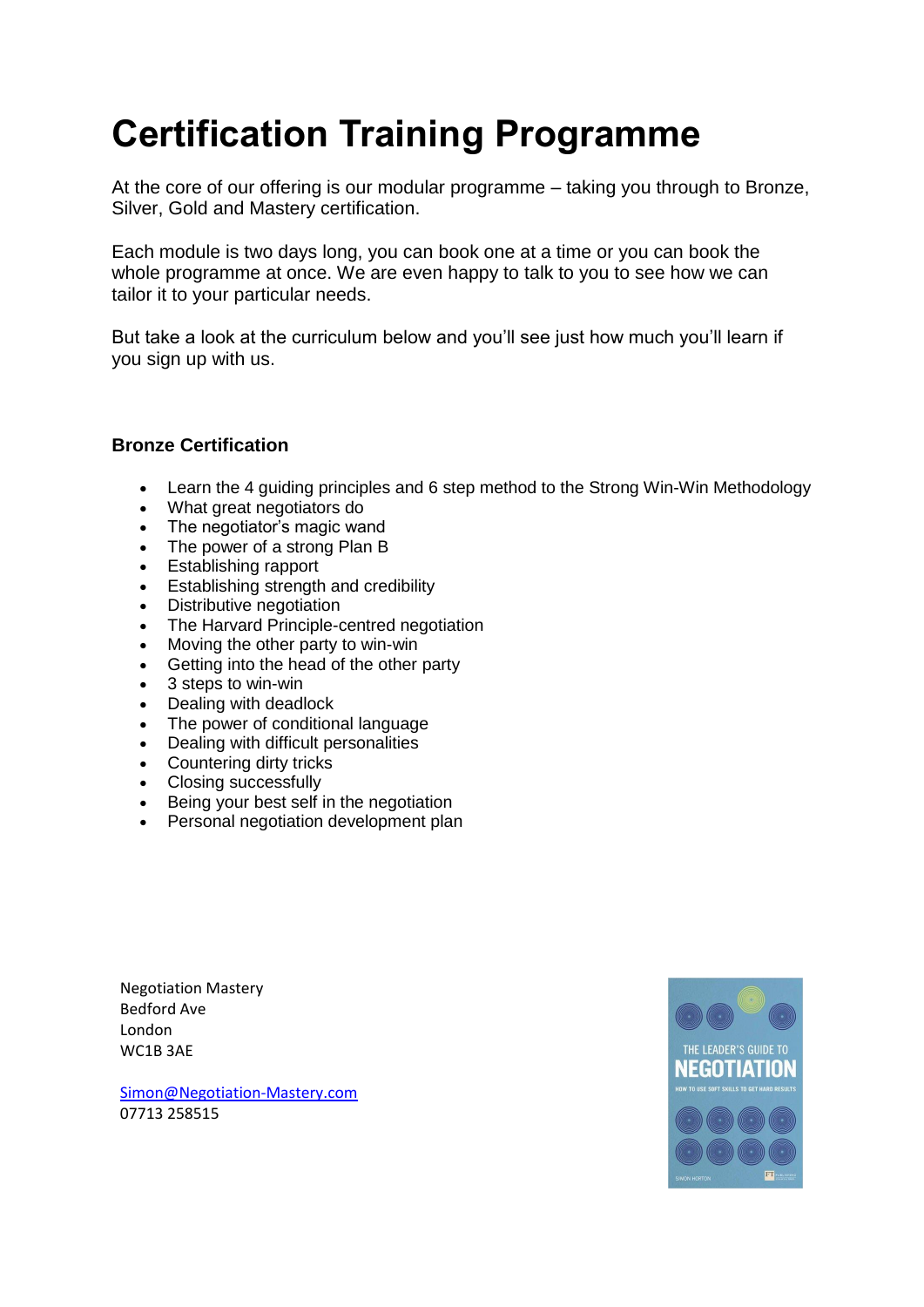#### **Silver Certification**

- Review of the Bronze programme and 4 guiding principles and 6 step method to the Strong Win-Win Methodology
- Negotiating backwards
- Managing complex, dynamic, multi-party negotiations
- Understanding the nature of power
- How to maximise your power, how to counter theirs
- Getting past no
- Deal making
- Creativity
- Problem-solving
- Trading/concessions
- Beware of the Winner's curse
- Listening deeply
- Negotiating with an open mind
- Knowing the best question to ask at any time
- Getting specific find out what they *really* mean
- Mind-reading
- $\bullet$  Trust when to, when not to
- Applying game theory to negotiation
- Advanced rapport skills
- Developing your inner negotiation guru
- Personal negotiation development plan

Negotiation Mastery Bedford Ave London WC1B 3AE

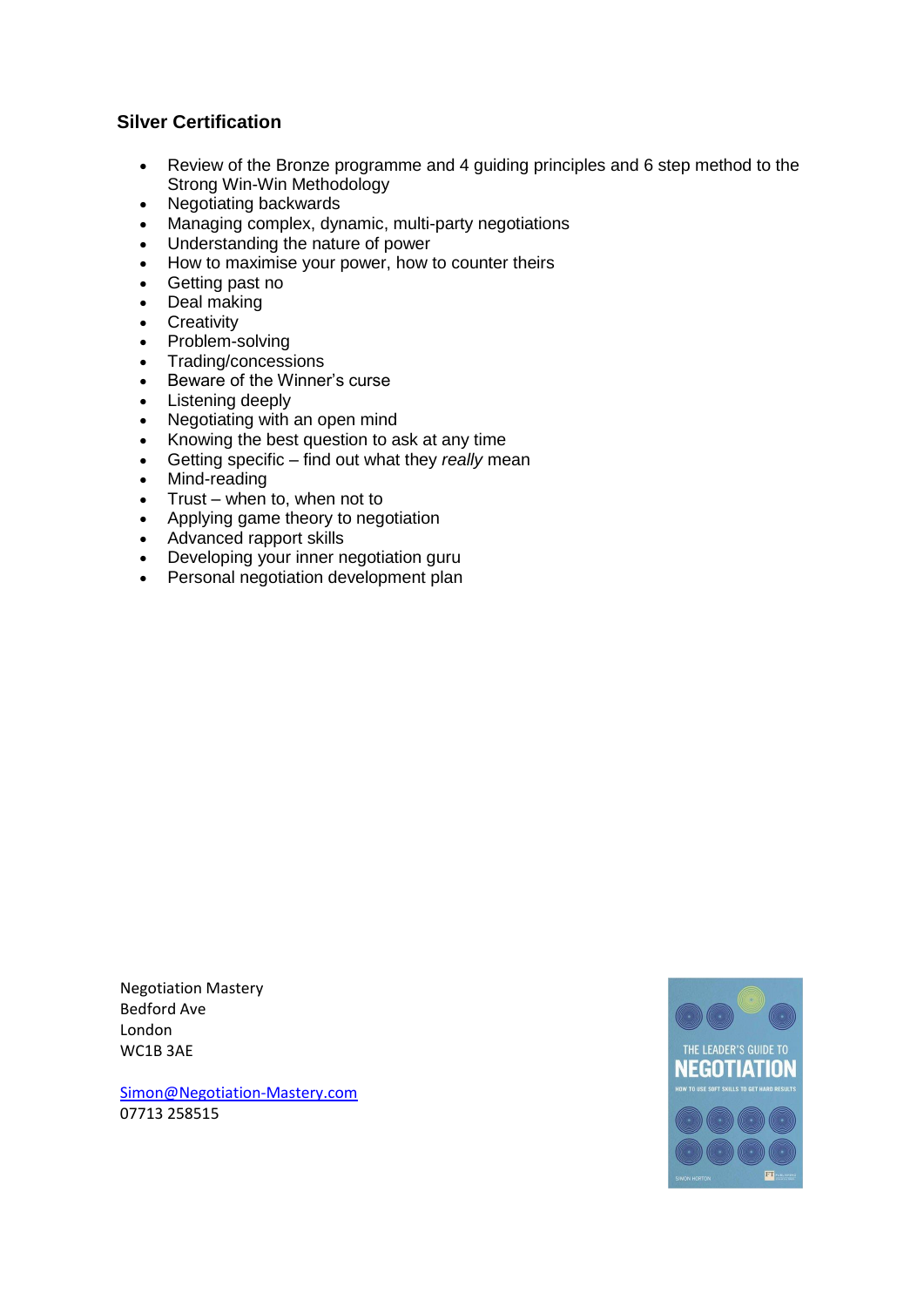## **Gold Certification**

- Review of the Bronze and Silver programmes and the 4 guiding principles and 6-step method to the Strong Win-Win Methodology
- Turn them into a win-win fanatic
- Be your own mediator
- Wolf school!
- Building a compelling frame to persuade
- Controlling the reality of the deal
- The power of framing
- Group dynamics
- Controlling the negotiation agenda
- Thinking on your feet
- Finding out the unknown unknowns that make or break the deal
- Mental rehearsal
- Detecting deceit
- The art and science of persuasion
- Working with ambivalence
- Turning their pains to gains
- Indirect persuasion
- Building your personal power
- Personal negotiation development plan

Negotiation Mastery Bedford Ave London WC1B 3AE